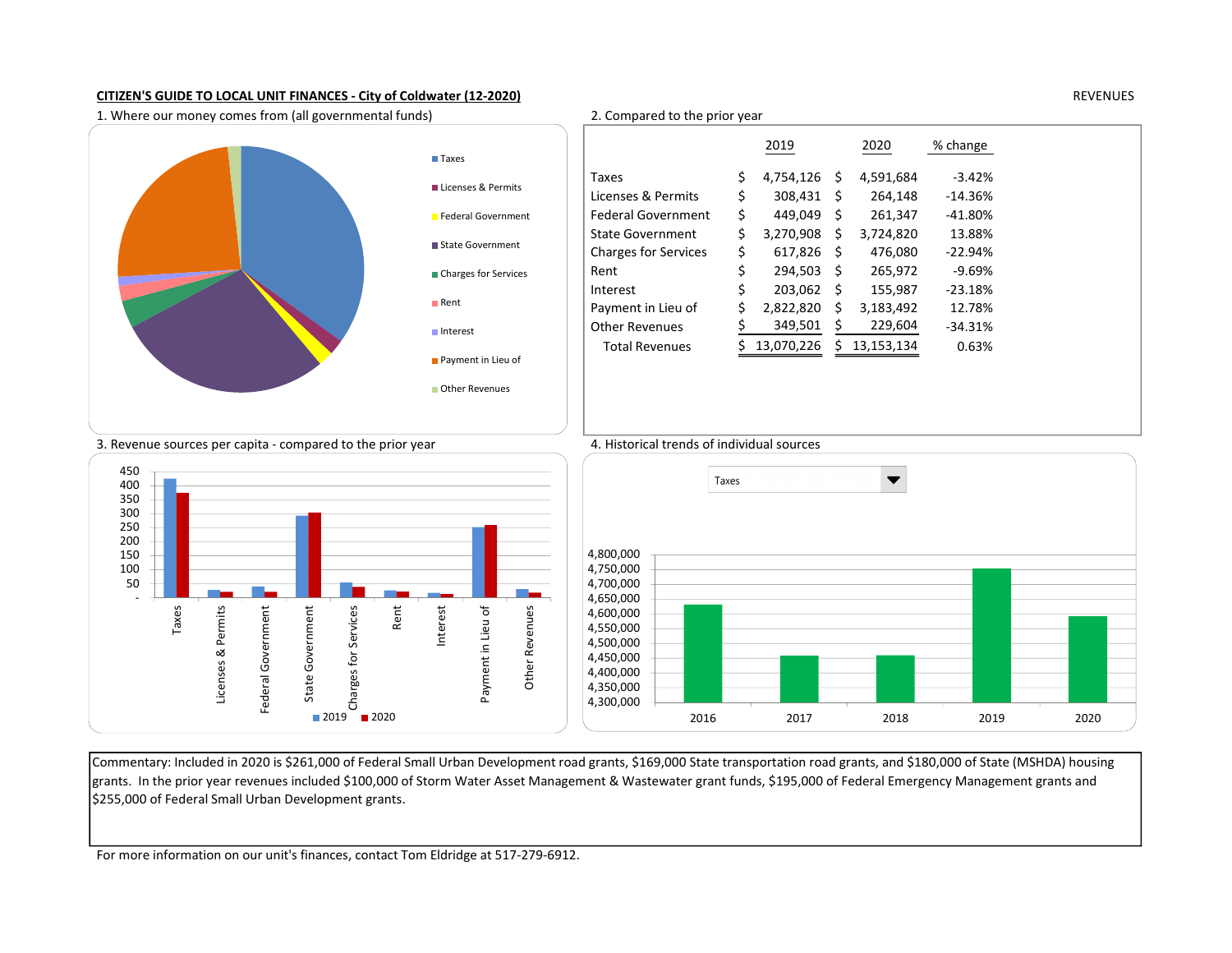## CITIZEN'S GUIDE TO LOCAL UNIT FINANCES - City of Coldwater (12-2020) EXPENDITURES



3. Spending per capita - compared to the prior year 4. Historical trends of individual departments:



Commentary: Included in 2020 is \$750,000 for the Jefferson Street rebuild project, \$292,000 for the Allen Ave expansion project, \$456,000 for the Thompson Boulevard extension project (road + utility infrastructure), and \$187,000 for the MSDHA house project. The prior year included \$500,000 for the Grand & Marshall Street projects, \$800,000 to rebuild the youth baseball fields and \$700,000 on the Chandler Plaza parking lot project.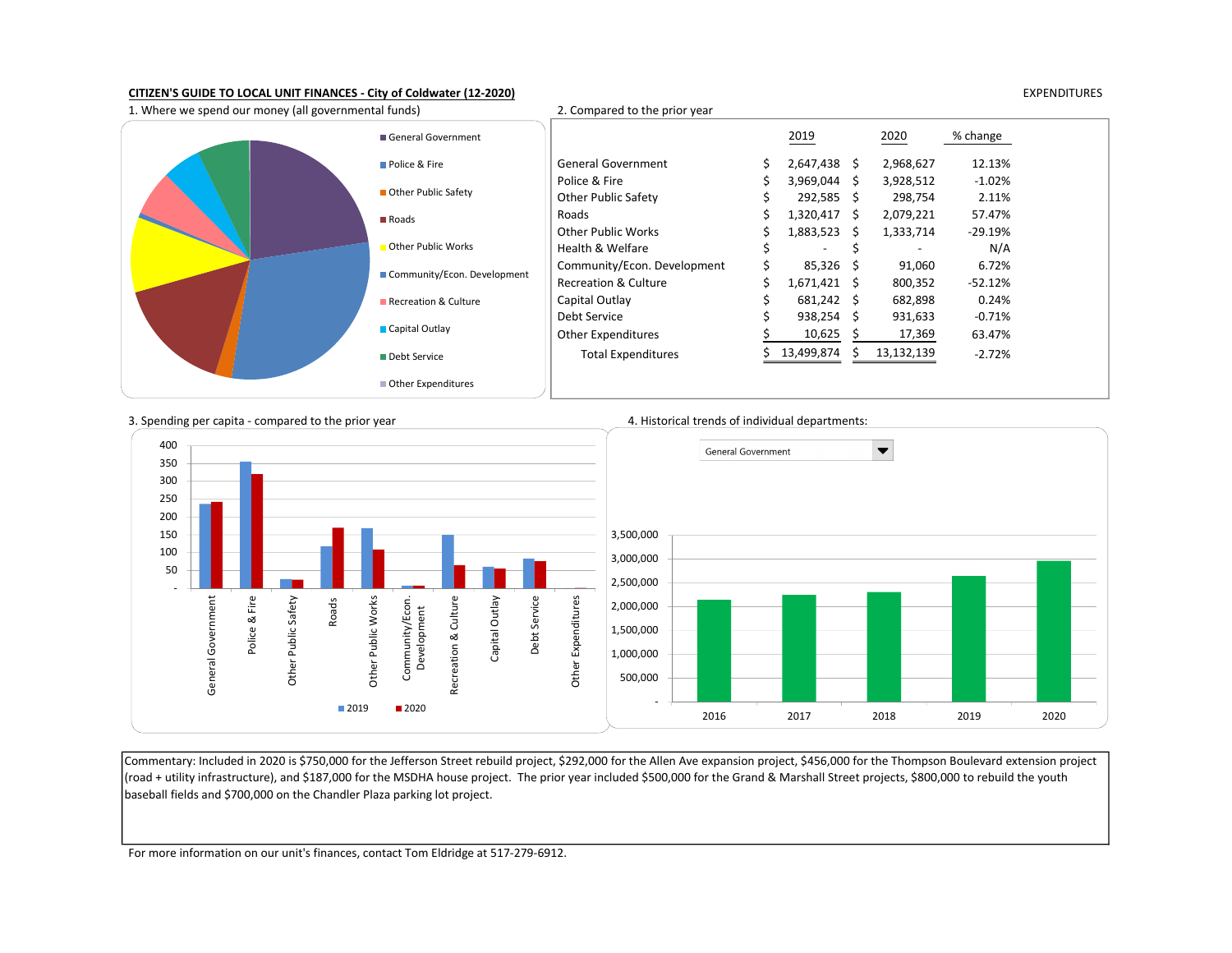## CITIZEN'S GUIDE TO LOCAL UNIT FINANCES - City of Coldwater (12-2020) CITIZEN'S GUIDE TO LOCAL POSITION

1. How have we managed our governmental fund resources (fund balance)? 2. Compared to the prior year



# 2019 2020 % change Revenue 13,070,226 13,153,134 0.63% Expenditures 13,499,874 13,132,139 -2.72% Surplus (shortfall) (429,648) 20,995 -104.89% Fund balance, by component: Nonspendable 415,067 188,064 -54.69% Restricted 1,658,192 1,747,332 5.38% Committed 669,075 658,868 -1.53% Assigned 2,403,312 2,410,065 0.28% Unassigned 2,464,261 2,626,574 6.59% Total fund balance 7,609,907 7,630,903 0.28%

## 3. Fund balance per capita - compared to the prior year 4. Historical trends of individual components







Commentary: For 2020, fund balance increased by \$21,000. For 2019, fund balance decreased \$430,000. This decrease included the spending of the \$750,000 received from the Coldwater school district in the prior year to reconstruct the youth athletic fields. Also included was the completion of the Chandler Plaza reconstruction project.